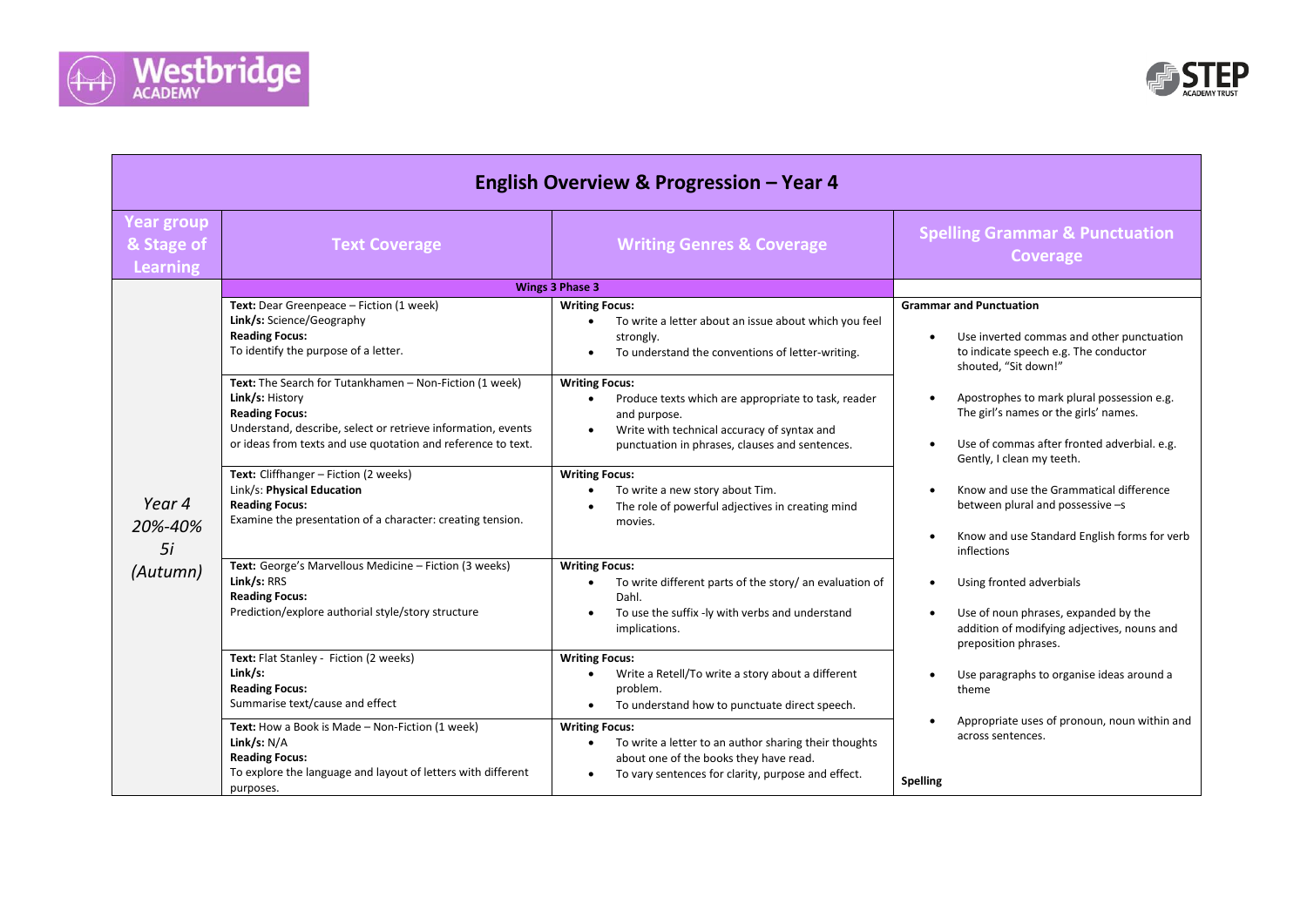



|                                        | Text: Understanding TV - Non-Fiction (2 weeks)<br>Link/s: $N/A$<br><b>Reading Focus:</b><br>To understand of how the target audience affects the<br>selection of language and the tone.                                                                                                                                                                                                                                                                                                                      | <b>Writing Focus:</b><br>To create an autocue script for a television show.<br>Compose sentences using adjectives, verbs and nouns for<br>precision, clarity and impact.                                                                                                                                                                                                                                          | ous e.g. poisonous, tremendous, serious.<br>$\bullet$<br>-tion, -sion, -ssion, -cian e.g. inevention,,<br>$\bullet$<br>expression, expansion, electrician.                                                                                                                                                |  |
|----------------------------------------|--------------------------------------------------------------------------------------------------------------------------------------------------------------------------------------------------------------------------------------------------------------------------------------------------------------------------------------------------------------------------------------------------------------------------------------------------------------------------------------------------------------|-------------------------------------------------------------------------------------------------------------------------------------------------------------------------------------------------------------------------------------------------------------------------------------------------------------------------------------------------------------------------------------------------------------------|-----------------------------------------------------------------------------------------------------------------------------------------------------------------------------------------------------------------------------------------------------------------------------------------------------------|--|
|                                        | <b>Wings 4 Phase 1</b>                                                                                                                                                                                                                                                                                                                                                                                                                                                                                       |                                                                                                                                                                                                                                                                                                                                                                                                                   | Words with the /k/ sound spelt ch e.g.<br>$\bullet$                                                                                                                                                                                                                                                       |  |
| Year 4<br>21%-60%<br>5ii<br>(Spring)   | Text: The Wreck of the Zanzibar - Fiction (2 weeks)<br>Link/s: History<br><b>Reading Focus:</b><br>Sequence of events/chronology/flashbacks.<br>Text: The Silver Swan - Fiction (1 week)<br>Link/s: Science<br><b>Reading Focus:</b><br>To identify a story setting.<br>Text: Titanic and Other Lost Ships - Non-Fiction (1<br>Link/s: History<br><b>Reading Focus:</b><br>Deduce, infer or interpret information, events or ideas from<br>texts.<br>Text: Under the Mood and Over the Sea - Poetry (1 week) | <b>Writing Focus:</b><br>Drafting techniques/newspaper report.<br>Use range of conjunctions/synonyms<br><b>Writing Focus:</b><br>To write about a special place you know.<br>Improve cohesion within and between pieces of<br>writing.<br><b>Writing Focus:</b><br>Construct paragraphs and use cohesion within and<br>$\bullet$<br>between paragraphs.<br>Write with technical accuracy<br><b>Writing Focus:</b> | scheme, chorus.<br>Words enging with $/g/$ sound spelt -gue e.g.<br>$\bullet$<br>tongue.<br>Words ending with the /k/ sound spelt -que<br>e.g. unique.<br>Words with /s/ sound spelt sc e.g. science,<br>$\bullet$<br>scene.<br>Words with /ay/ sound spelt ei/ eigh / ey<br>$\bullet$<br>e.g. neighbour. |  |
|                                        | Link/s: Culture<br><b>Reading Focus:</b><br>Identify and understand poetic devices.                                                                                                                                                                                                                                                                                                                                                                                                                          | To write a poem in the style of one of the poems<br>read.<br>To use well-chosen adjectives when writing.<br>٠                                                                                                                                                                                                                                                                                                     | Possessive apostrophe with plurals e.g. girls',<br>$\bullet$<br>boys', babies'.<br>Homophones and near homophones e.g.<br>$\bullet$                                                                                                                                                                       |  |
|                                        | <b>Wings 4 Phase 1</b>                                                                                                                                                                                                                                                                                                                                                                                                                                                                                       |                                                                                                                                                                                                                                                                                                                                                                                                                   | knot/not - rain / rein / reign.                                                                                                                                                                                                                                                                           |  |
| Year 4<br>61%-80%+<br>5iii<br>(Summer) | Text: Caribbean Poetry - Poetry (1 week)<br>Link/s: Culture<br><b>Reading Focus:</b><br>Caribbean poetry and how it is shaped by context of writers.<br>Text: Have Your Say - Persuasive Text (1 week)<br>Link/s: RRS<br><b>Reading Focus:</b><br>Identify features of persuasive and discursive texts.<br>Text: Room 13 - Fiction (4 weeks)<br>Link/s: Safeguarding/~SKILLSFORLIFE<br><b>Reading Focus:</b>                                                                                                 | <b>Writing Focus:</b><br>To write a poem in the Caribbean style.<br>Use adjectives to reflect intensity of an image in a<br>poem.<br><b>Writing Focus:</b><br>Write a persuasive letter/discursive text.<br>$\bullet$<br>Use connectives to structure a persuasive argument<br><b>Writing Focus:</b><br>To write horror/sci fi/and fantasy stories using<br>$\bullet$<br>tension.                                 |                                                                                                                                                                                                                                                                                                           |  |
|                                        | Features of horror/sci fi/adventure/fantasy/build tension.                                                                                                                                                                                                                                                                                                                                                                                                                                                   | Speech punctuation/adventurous vocab/ adjectives/<br>tension.                                                                                                                                                                                                                                                                                                                                                     |                                                                                                                                                                                                                                                                                                           |  |
|                                        | Text: The Amazing Story of Adolphus Tips - Fiction (3 weeks)<br>Link/s: History                                                                                                                                                                                                                                                                                                                                                                                                                              | <b>Writing Focus:</b><br>To write a recount/diary entry/ and a letter.<br>$\bullet$                                                                                                                                                                                                                                                                                                                               |                                                                                                                                                                                                                                                                                                           |  |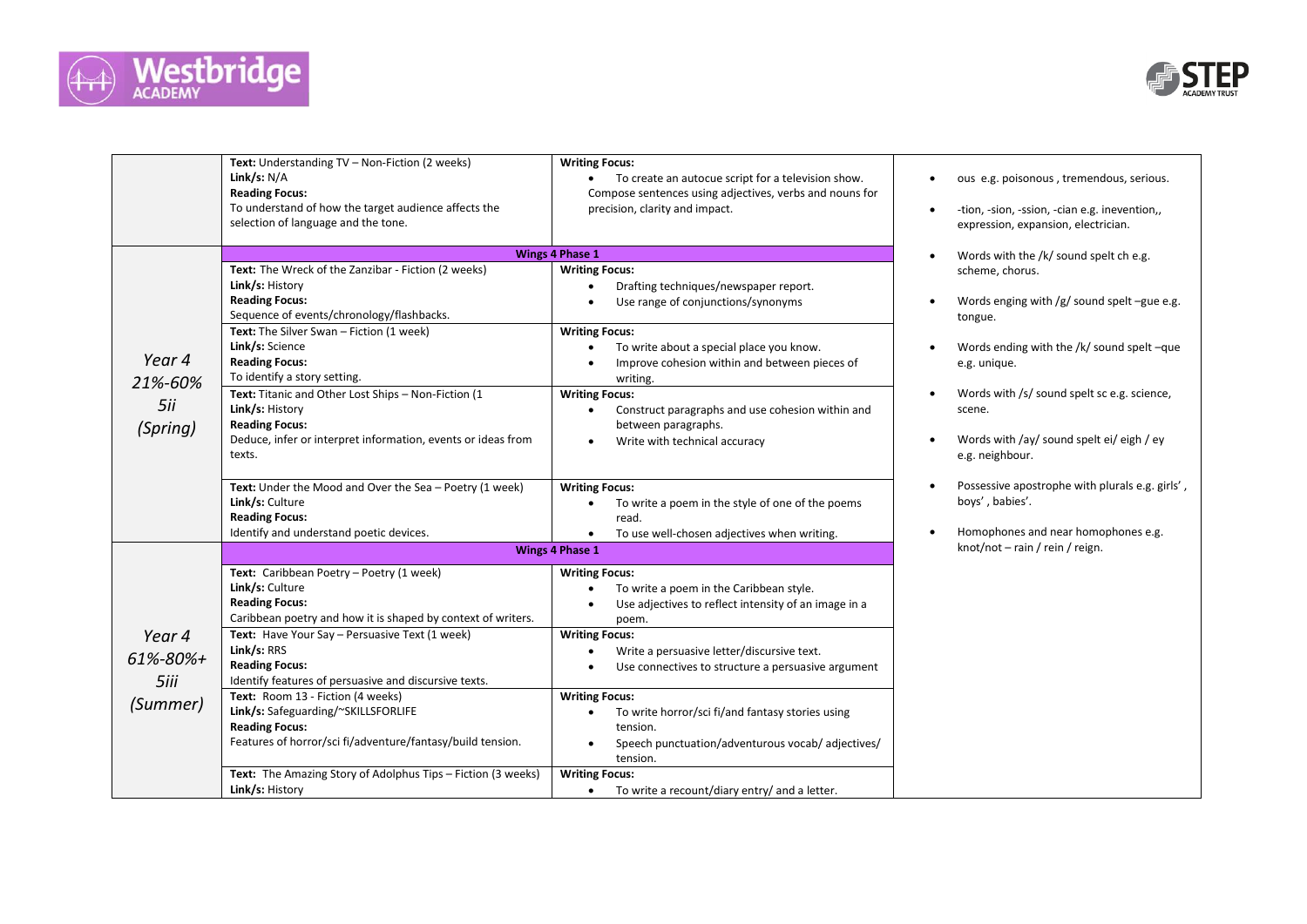



|                            | <b>Reading Focus:</b><br>$\bullet$<br>Context/setting/emotions/learning from historical fiction.                                                                                                                                                                                                                                                                                                                                                                                                                                                                                                                                                                                                                                                                                                                                                                                             | Adventurous vocabulary/varied sentences/adverbs                                                                                                                                                                                                                                                                                                       |  |
|----------------------------|----------------------------------------------------------------------------------------------------------------------------------------------------------------------------------------------------------------------------------------------------------------------------------------------------------------------------------------------------------------------------------------------------------------------------------------------------------------------------------------------------------------------------------------------------------------------------------------------------------------------------------------------------------------------------------------------------------------------------------------------------------------------------------------------------------------------------------------------------------------------------------------------|-------------------------------------------------------------------------------------------------------------------------------------------------------------------------------------------------------------------------------------------------------------------------------------------------------------------------------------------------------|--|
|                            | Text: Spooky Poems - Poetry (1 week)<br><b>Writing Focus:</b><br>Link/s: Culture<br>To write a spooky poem.<br><b>Reading Focus:</b><br>To identify adverbs and their impact on mood and meaning.<br>Identify mood of poem/poem with different time or culture.                                                                                                                                                                                                                                                                                                                                                                                                                                                                                                                                                                                                                              |                                                                                                                                                                                                                                                                                                                                                       |  |
|                            | Reading Coverage Statements for the year                                                                                                                                                                                                                                                                                                                                                                                                                                                                                                                                                                                                                                                                                                                                                                                                                                                     | Writing Coverage Statements for the year                                                                                                                                                                                                                                                                                                              |  |
|                            | <b>Reading Coverage</b>                                                                                                                                                                                                                                                                                                                                                                                                                                                                                                                                                                                                                                                                                                                                                                                                                                                                      | <b>Writing Milestones</b>                                                                                                                                                                                                                                                                                                                             |  |
| <b>Overall</b><br>Coverage | Pupils will be taught to:<br>Apply their growing knowledge of root words, prefixes and suffixes (etymology<br>and morphology), both to read aloud and to understand the meaning of new<br>words they meet.                                                                                                                                                                                                                                                                                                                                                                                                                                                                                                                                                                                                                                                                                   | Able to plan and write for different purposes and a range of audiences, using<br>appropriate genre features.<br>Organise writing into meaningful paragraphs accurately effectively using<br>$\bullet$<br>presentational devices.                                                                                                                      |  |
|                            | Read further exception words, noting the unusual correspondences between<br>spelling and sound, and where these occur in the word.                                                                                                                                                                                                                                                                                                                                                                                                                                                                                                                                                                                                                                                                                                                                                           | Use dialogue which begins to advance the action.                                                                                                                                                                                                                                                                                                      |  |
|                            | Develop positive attitudes to reading and understanding of what they read by:<br>listening to and discussing a wide range of fiction, poetry, plays, non-fiction<br>and reference books or textbooks<br>reading books that are structured in different ways and reading for a range<br>of purposes<br>using dictionaries to check the meaning of words that they have read<br>increasing their familiarity with a wide range of books, including fairy<br>stories, myths and legends, and retelling some of these orally<br>identifying themes and conventions in a wide range of books<br>preparing poems and play scripts to read aloud and to perform, showing<br>understanding through intonation, tone, volume and action<br>discussing words and phrases that capture the reader's interest and<br>imagination<br>recognising some different forms of poetry [for example, free verse, | Describe character, setting and plot with depth.<br>Use a range of expanded noun phrases.<br>Use a range of prepositional phrases.<br>Use a range of adverbial phrases.<br>Using KS2 punctuation accurately.<br>Using determiners correctly.<br>Use the past or present tense and the perfect form accurately as well as 1st/3rd<br>person correctly. |  |
|                            | narrative poetry]<br>Understand what they read, in books they can read independently, by:<br>checking that the text makes sense to them, discussing their understanding and<br>explaining the meaning of words in context<br>asking questions to improve their understanding of a text<br>drawing inferences such as inferring characters' feelings, thoughts and motives<br>from their actions, and justifying inferences with evidence<br>predicting what might happen from details stated and implied                                                                                                                                                                                                                                                                                                                                                                                     | Use apostrophes for possession accurately (inc. irregular plurals).<br>Spell all words from year 3-4 correctly.<br>Writing is legible and joined.                                                                                                                                                                                                     |  |